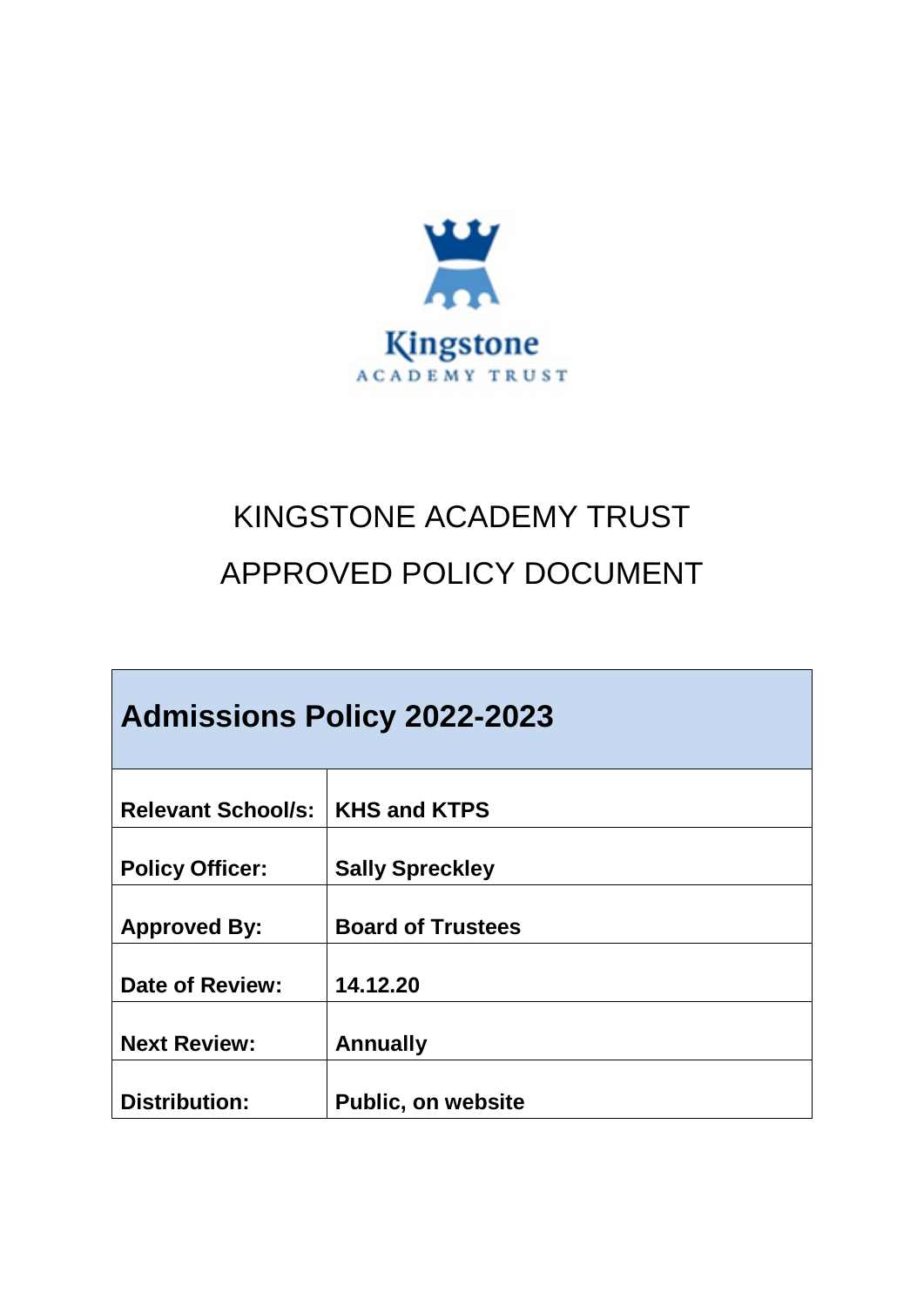

# Admissions Policy

*Kingstone Academy Trust aims to provide a fair, transparent, equally-applied and auditable admissions policy for all pupils, whatever their time of joining the school, and to provide a method for appeals and complaints to be heard fairly, and in a timely manner.*

# **1. Introduction and Context**

Kingstone Academy Trust has set down this policy to establish the framework for admissions to Kingstone and Thruxton Primary School and Kingstone High School. Kingstone Academy Trust is its own admissions authority

This policy aims to:

- Explain how to apply for a place at the Academy
- Set out the Academy's arrangements for allocating places to the pupils who apply
- Explain how to appeal against a decision not to offer your child a place

Please refer to the Herefordshire Council website to clarify which is your catchment area and the nearest schools for your address.

[https://www.herefordshire.gov.uk/info/200144/schools\\_and\\_education/254/find\\_a\\_school](https://www.herefordshire.gov.uk/info/200144/schools_and_education/254/find_a_school)

# **2. Legislation and Statutory Requirements**

The Admissions Policy determines admission procedures to the Academy Trust. The Admissions Policy is in accordance with the Equality Act 2010.

This policy is based on the following advice from the Department for Education (DfE):

- [School Admissions Code](https://www.gov.uk/government/publications/school-admissions-code--2)
- [School Admission Appeals Code](https://www.gov.uk/government/publications/school-admissions-appeals-code)

As an Academy, the school is required by its funding agreement to comply with these codes, and with the law relating to admissions as set out in the [School Standards and Framework](http://www.legislation.gov.uk/ukpga/1998/31/contents)  [Act 1998.](http://www.legislation.gov.uk/ukpga/1998/31/contents) This policy complies with our funding agreement and articles of association.

# **3. Definitions**

The **normal admissions round** is the period during which parents can apply for state-funded school places at the school's normal point of entry, using the common application form provided by their home local authority.

**Looked after children** are children who, at the time of making an application to a school, are:

- In the care of a local authority, or
- Being provided with accommodation by a local authority in exercise of its social services functions

**Previously looked after children** are children who were looked after, but ceased to be so because they:

- Were adopted under the Adoption Act 1976 or the Adoption and Children Act 2002, or
- Became subject to a child arrangements order, or
- Became subject to a special quardianship order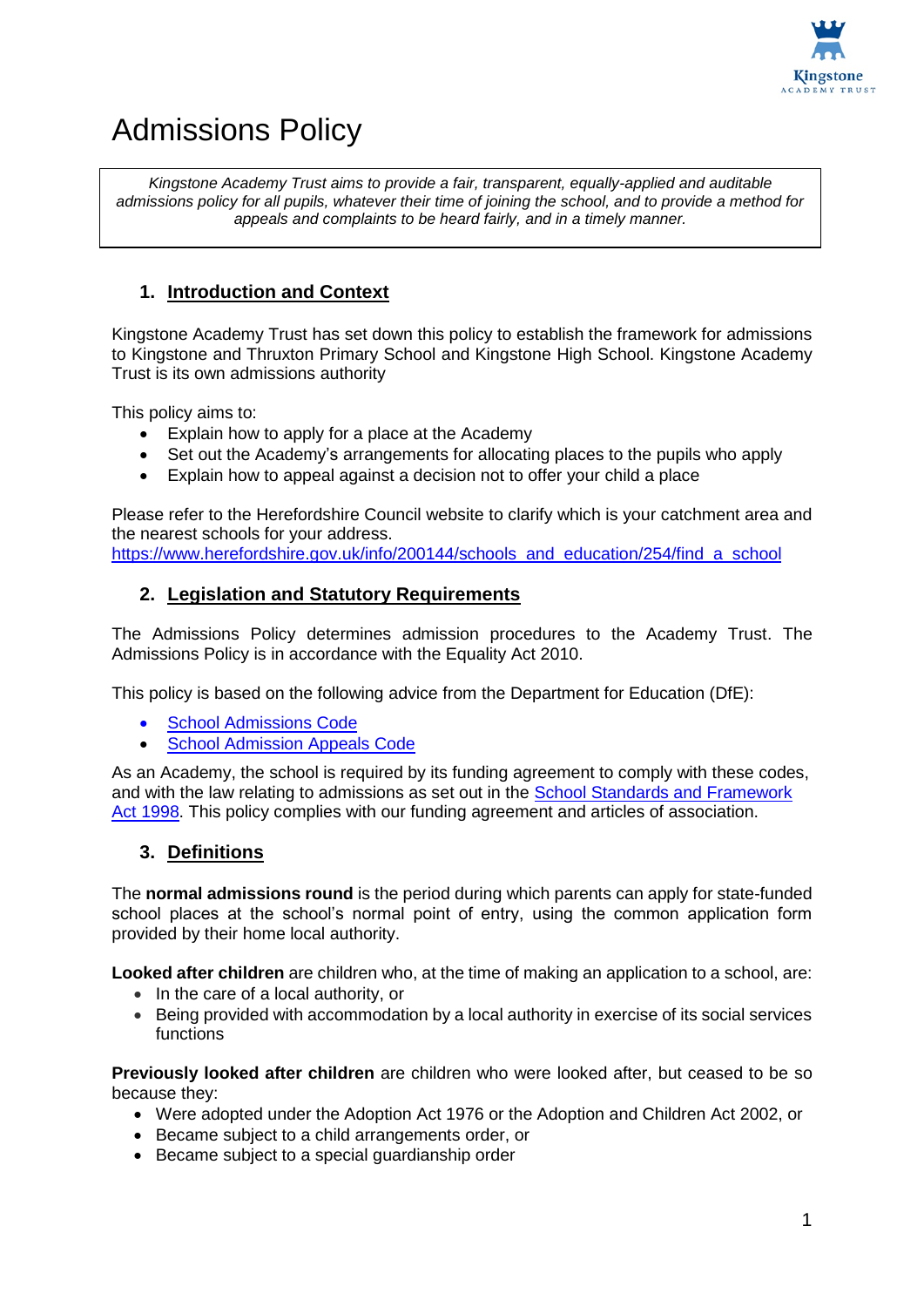

A child reaches **compulsory school age** on the prescribed day following his or her fifth birthday (or on his or her fifth birthday if it falls on a prescribed day). The prescribed days are 31 December, 31 March and 31 August.

# **4. How to Apply**

#### **For applications in the normal admissions round.**

All applications should be processed via the online portal on the Herefordshire Council website (https://www.herefordshire.gov.uk/info/200144/schools\_and\_education). You should express your preference for a minimum of 3 state-funded schools, in rank order.

For admissions to Reception and Year 7 application must be made through Herefordshire Council by the closing date (15th January for primary and 31st October for secondary) in the academic year prior to which your child is due to start school. All applications received by this date will be considered and parents will be informed by Herefordshire Council on National Offer Day (16th April for primary and 1st March for secondary, or next working day) if they have been allocated a place for their child.

# **5. Aims**

#### **5.1 Admission Number**

The school has an agreed admission number of 90 pupils for entry in Year 7, although this may be exceeded, and 30 in reception year.

#### **5.2 Over subscription Criteria**

Kingstone Academy Trust will admit pupils in the following order of priority:

 **Children with a Statement of Special Education Needs or Education, Health and Care (EHC) plan**

After places have been allocated to children with a **Statement of Special Educational Need or Education, Health and Care (EHC) plan that names Kingstone Academy Trust** (either KHS or KTPS), if there are more applicants than the number of places available the following over-subscription criteria will be applied. Each of the remaining criterion are applied in order of priority as tie breakers, with the criterion 6) being the final tie breaker.

1. **Children in Public Care** (Looked After Children) or previously looked after, but ceased to be so because they were adopted (or became subject to a residence order or special guardianship order).

#### 2. **Siblings of students currently attending the academy and who will continue to do so on the date of admissions.**

\*The term "sibling" means a full, step, half, adopted or fostered brother or sister, but not cousins. The academy reserves the right to ask for proof of relationship.

#### **3. Link Schools**

Secondary Applications: Children attending our partner primary school, namely Kingstone and Thruxton Primary School, and who have, on the closing date for applications attended that school continuously for more than one calendar year.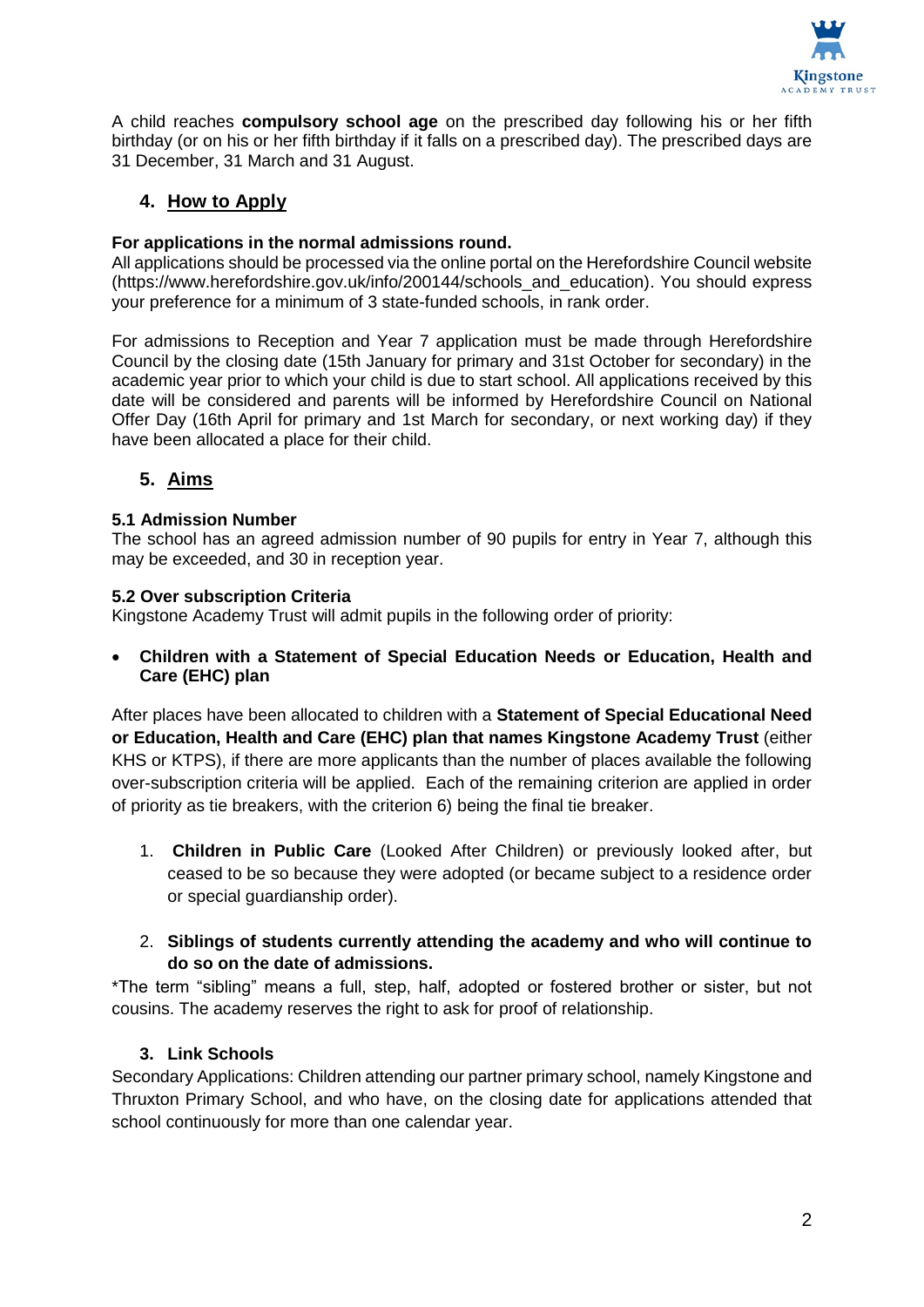

# **4. Catchment Area**

Children who are ordinarily resident in the catchment area of Kingstone Academy Trust. A child's place on a waiting list will be updated in the light of any change of address.

#### **5. Children of Staff**

Where the member of staff has been employed for two years or more at the time at which the application for admission to the Academy is made and/ or where the member of staff is recruited to fill a vacant post for which there is a demonstrable skill shortage.

#### **6. Proximity**

Children who live nearest to Kingstone Academy Trust measured in a straight line from the mid- point of the pupil's place of permanent ordinary residence to the entrance nearest to the reception point of the relevant academy school. If two or more pupils live equidistant to the academy, the distance each pupil lives by road from the academy will be measured and the place offered to the pupil who lives nearest by this means. In the event of this being equal, places will be decided by Random Allocation.

\*A child's permanent address is the place of normal residence during term time. Where parental responsibility is shared, the address of the parent/guardian who receives the Child Benefit Allowance for the child will be taken as the permanent address.

#### **6. In-year Admissions**

You can apply for a place for your child at any time outside the normal admissions round. As is the case in the normal admissions round, all children whose statement of SEN or EHC plan names the school will be admitted.

Mid-term applications will be dealt with using the same admissions criteria given above. To apply for a place other than the start of Reception/Year 7, parents should contact the school to arrange for an appointment to visit the school.

If the child currently attends a Herefordshire school an application should be made directly to the school on a Herefordshire Council In year Transfer Application Form available from school or from the Herefordshire Council website. If there is a space in the relevant year group a place will be granted. If the application is for a place in an over-subscribed year group then the Headteacher will meet with a governor to apply the oversubscription criteria and to consider whether additional places can be offered above the published admission number.

Applications from children out of county are to be made directly on the Kingstone Academy Trust. Application Form.

If a place cannot be offered, parents will receive a letter and information on how to appeal against the decision from Kingstone Academy Trust (See 7. Appeals)

#### **6.1 Waiting lists**

Kingstone Academy Trust will maintain a clear, fair and objective waiting list until at least 31 December of each school year of admission.

 Each added child will require the list to be ranked again in line with the published oversubscription criteria.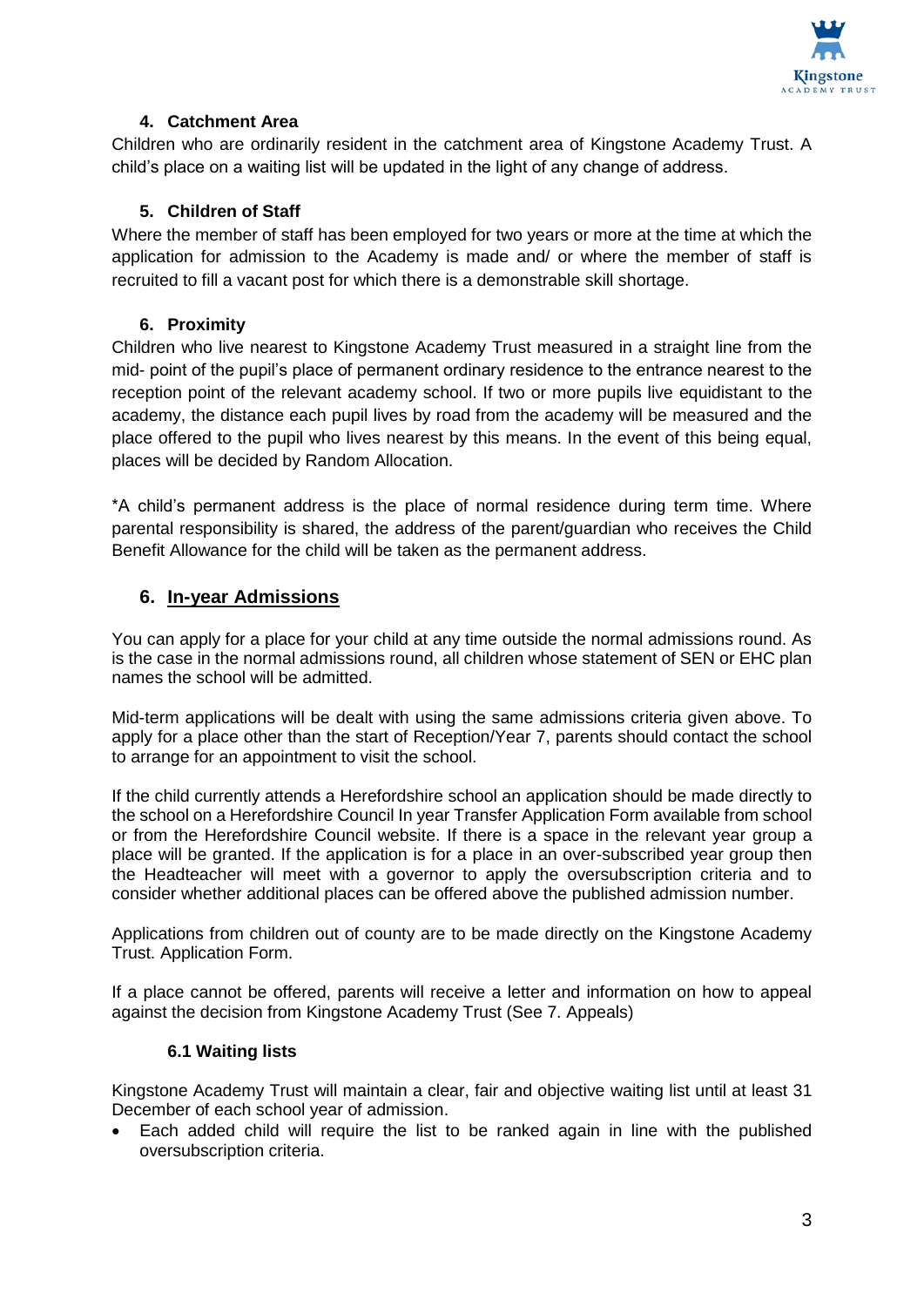

- Priority must not be given to children based on the date their application was received or their name was added to the list.
- Looked after children, previously looked after children, and those allocated a place at the school in accordance with a Fair Access Protocol, must take precedence over those on a waiting list.

# **7. Appeals**

Should any applicant be refused a place at a Kingstone Academy Trust school the applicant has a right of appeal to an independent appeal panel in accordance with the School Admission Appeals Code. The Academy Trust will ensure that the independent appeal panel is trained to act in accordance with all relevant provisions of the School Admission Appeals Code published by the Department for Education.

Appellants should write to the Admissions Officer to lodge your admission appeal setting out the grounds for your appeal. Appeals should be made, in writing, in accordance with the instructions and appeals timetable.

#### **7.1 Appeals timetable**

- The deadline for lodging appeals is 20 school days from the date of notification that their application was unsuccessful.
- Appellants will receive at least 10 school days' notice of their appeal hearing. This will include reasonable deadlines for appellants to submit additional evidence, for Kingstone Academy Trust to submit their evidence, and for the clerk to send appeal papers to the panel and parties; decision letters are sent within five school days of the hearing wherever possible.
- **Applications made in the normal admissions round**  Appeals must be heard within 40 school days of the deadline for lodging appeals

#### **Late applications**

Appeals should be heard within 40 school days from the deadline for lodging appeals where possible, or within 30 school days of the appeal being lodged;

- **Applications for in-year admissions** Appeals must be heard within 30 school days of the appeal being lodged.
- Any appeals submitted after the appropriate deadline must still be heard, in accordance with whatever timescale is set out in the timetable published by the admission authority (Kingstone Academy Trust).

If, after your appeal, you are concerned that the appeal did not comply with the Code or was set up wrongly, and that this affected the outcome of your appeal, you can complain to the Education Funding Agency (EFA). The EFA will investigate the complaint on behalf of the Secretary of State. If the EFA finds that the appeal arrangements have breached the Code, the academy may be required to establish a fresh appeal to hear your case if EFA finds that any breach may have affected the outcome of the appeal.

Complaints to the EFA about the appeal panel process should be submitted by sending a completed complaint form by email to academyquestions@efa.education.gov.uk or by post to the Admission Appeal Complaints team at the Education Funding Agency.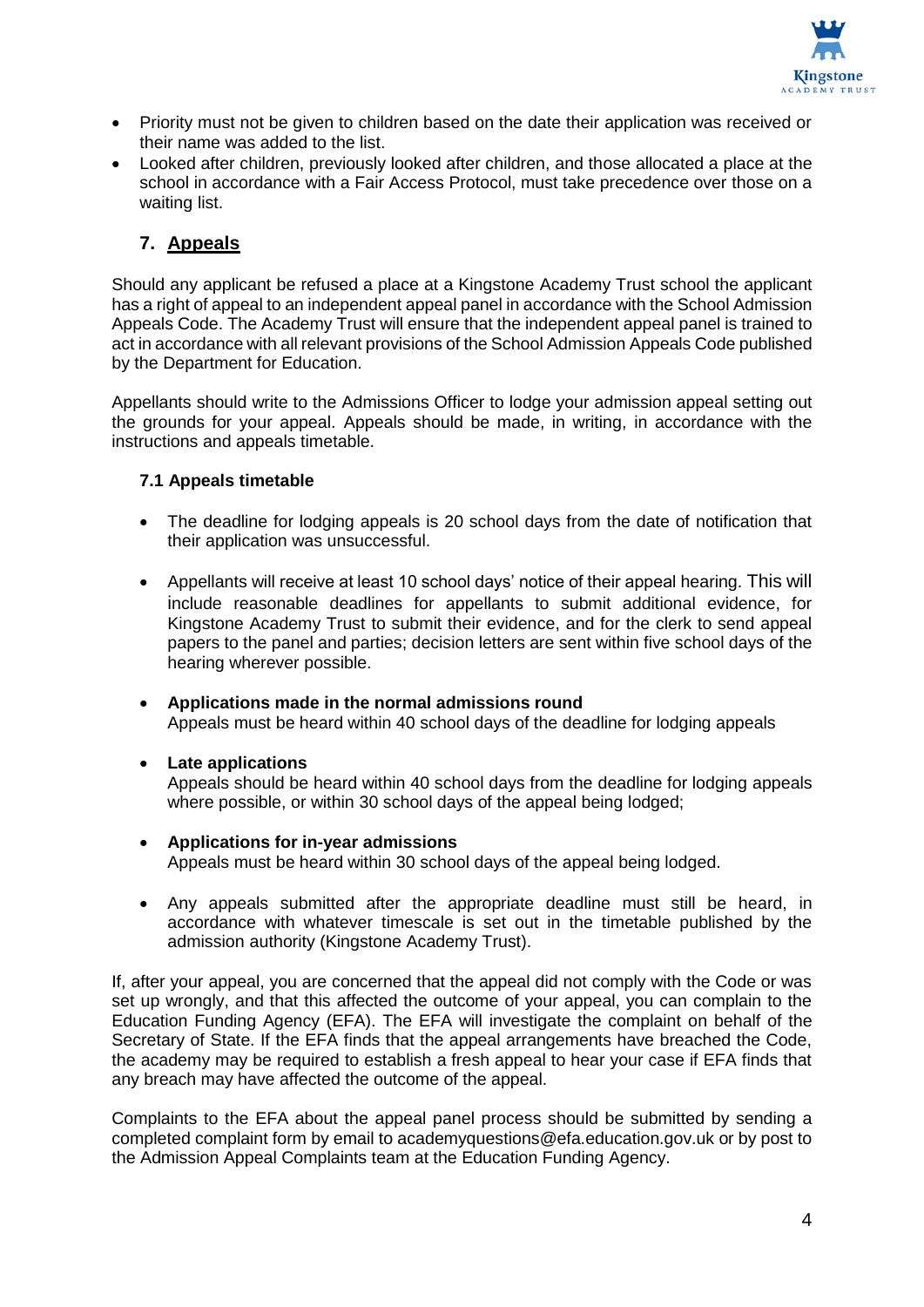

# **8. Actions and Responsibilities**

#### **8.1 The** *Board of Trustees* **will ensure that:**

- The admission arrangements are reviewed annually.
- The admissions arrangements are published on the school website and made available to parents and potential parents;
- An admissions register is kept up to date;
- An independent appeal panel is in place to hear parents appeals against nonadmission;
- The net capacity formula is reviewed annually and proposed variations communicated to the LA's Admissions Forum.

#### **8.2 The** *Executive Headteacher* **will ensure that:**

- Pupils are admitted only in accordance with this policy;
- The school is represented on the LA admissions forum;
- Where places are available, pupils are admitted in accordance with the agreed priorities.

#### **8.3 All staff are expected to follow this policy when advising prospective parents**

#### **9. Monitoring and Review**

The number of pupils on roll and number and reason for unsuccessful appeals will be reported to the governing body each term with advice on any implications.

#### **10.Notes to the Policy**

Although the School Standards and Framework Act 1998 gives parents the right to express preferences for their child to be admitted to any school maintained from public funds, there are 4 reasons why one or more of their 3 preferences might have to be refused:

- I. the school(s) might be oversubscribed;
- II. the classes for infants (aged 4-7) in the primary school have reached the legal limit of 30 pupils;
- III. the child does not meet the requirements of the admissions policy or subsequently fails to do so;
- IV. information provided by the parents (including information about addresses) is found to be fraudulent or intentionally misleading (such information may also be grounds for withdrawal of any place that has been allocated, even after the child has started at the school).

Notes:

A sibling connection is defined as a brother or sister, step-brother or stepsister, half-brother or half-sister, living at the same address as part of the same family unit and of compulsory school age (i.e. 5 – 16 years). Adopted siblings are also included. Older siblings must be attending the school on the date the younger sibling is due to start there. However, cousins or other relatives who take up residence in a home in order to establish an 'in catchment area' address will not be given priority under the sibling criterion.